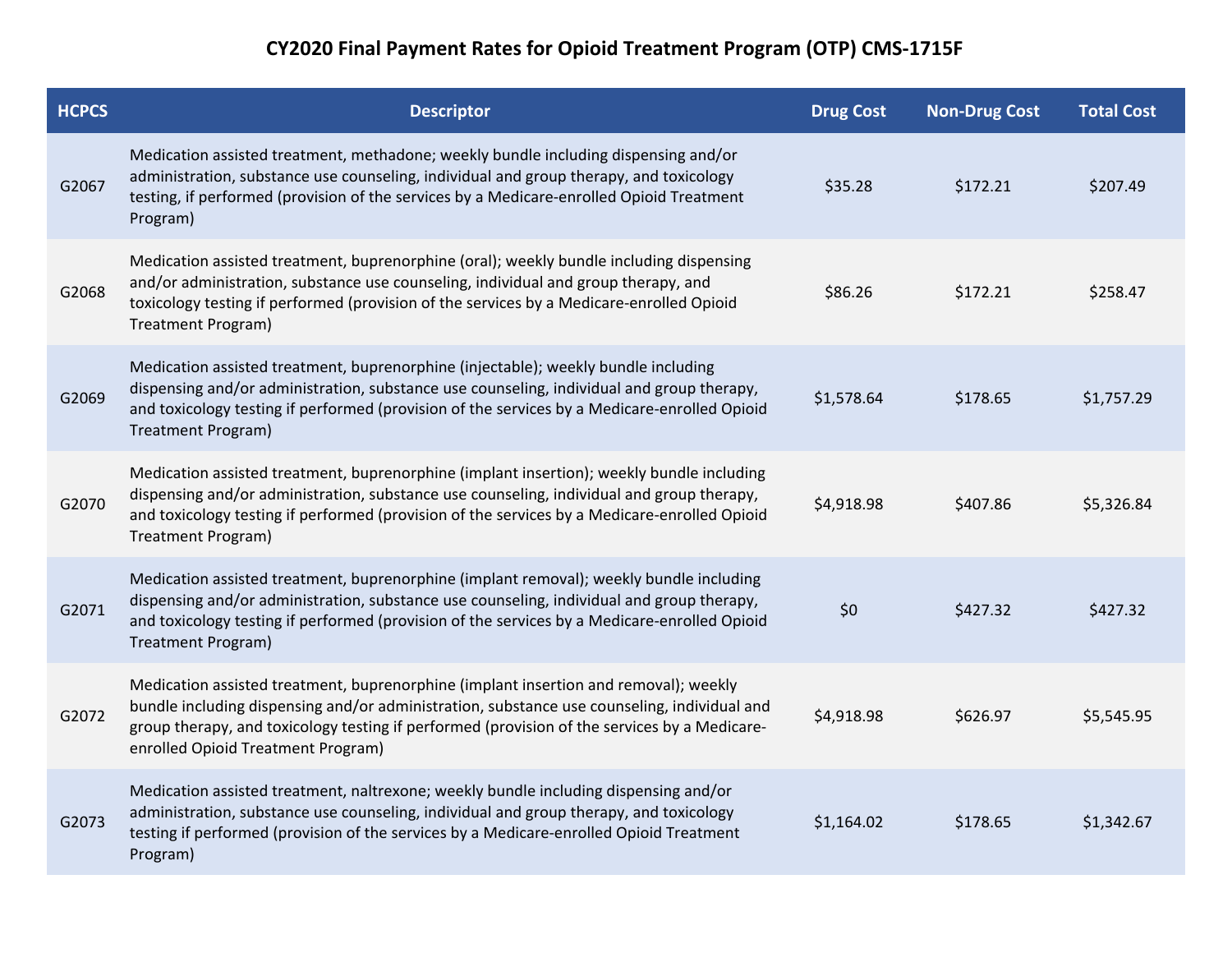| <b>HCPCS</b> | <b>Descriptor</b>                                                                                                                                                                                                                                                                                               | <b>Drug Cost</b>         | <b>Non-Drug Cost</b> | <b>Total Cost</b>        |
|--------------|-----------------------------------------------------------------------------------------------------------------------------------------------------------------------------------------------------------------------------------------------------------------------------------------------------------------|--------------------------|----------------------|--------------------------|
| G2074        | Medication assisted treatment, weekly bundle not including the drug, including substance<br>use counseling, individual and group therapy, and toxicology testing if performed (provision<br>of the services by a Medicare-enrolled Opioid Treatment Program)                                                    | \$0                      | \$161.71             | \$161.71                 |
| G2075        | Medication assisted treatment, medication not otherwise specified; weekly bundle<br>including dispensing and/or administration, substance use counseling, individual and group<br>therapy, and toxicology testing, if performed (provision of the services by a Medicare-<br>enrolled Opioid Treatment Program) | $\overline{\phantom{0}}$ |                      | $\overline{\phantom{0}}$ |

## **Intensity Add-on Codes**

| <b>HCPCS</b> | <b>Descriptor</b>                                                                                                                                                                                                                                                                                                                                                                                                                                                                                                                                                                                                                                                                                                                                                                                                                                                          | <b>Drug Cost</b> | <b>Non-Drug Cost</b> | <b>Total Cost</b> |
|--------------|----------------------------------------------------------------------------------------------------------------------------------------------------------------------------------------------------------------------------------------------------------------------------------------------------------------------------------------------------------------------------------------------------------------------------------------------------------------------------------------------------------------------------------------------------------------------------------------------------------------------------------------------------------------------------------------------------------------------------------------------------------------------------------------------------------------------------------------------------------------------------|------------------|----------------------|-------------------|
| G2076        | Intake activities, including initial medical examination that is a complete, fully<br>documented physical evaluation and initial assessment by a program physician or a<br>primary care physician, or an authorized healthcare professional under the supervision of<br>a program physician or qualified personnel that includes preparation of a treatment plan<br>that includes the patient's short-term goals and the tasks the patient must perform to<br>complete the short-term goals; the patient's requirements for education, vocational<br>rehabilitation, and employment; and the medical, psycho-social, economic, legal, or other<br>supportive services that a patient needs, conducted by qualified personnel (provision of<br>the services by a Medicare-enrolled Opioid Treatment Program); List separately in<br>addition to code for primary procedure. | \$0              | \$179.46             | \$179.46          |
| G2077        | Periodic assessment; assessing periodically by qualified personnel to determine the most<br>appropriate combination of services and treatment (provision of the services by a<br>Medicare-enrolled Opioid Treatment Program); List separately in addition to code for<br>primary procedure.                                                                                                                                                                                                                                                                                                                                                                                                                                                                                                                                                                                | \$0              | \$110.28             | \$110.28          |
| G2078        | Take-home supply of methadone; up to 7 additional day supply (provision of the services<br>by a Medicare-enrolled Opioid Treatment Program); List separately in addition to code for<br>primary procedure.                                                                                                                                                                                                                                                                                                                                                                                                                                                                                                                                                                                                                                                                 | \$35.28          | \$0                  | \$35.28           |